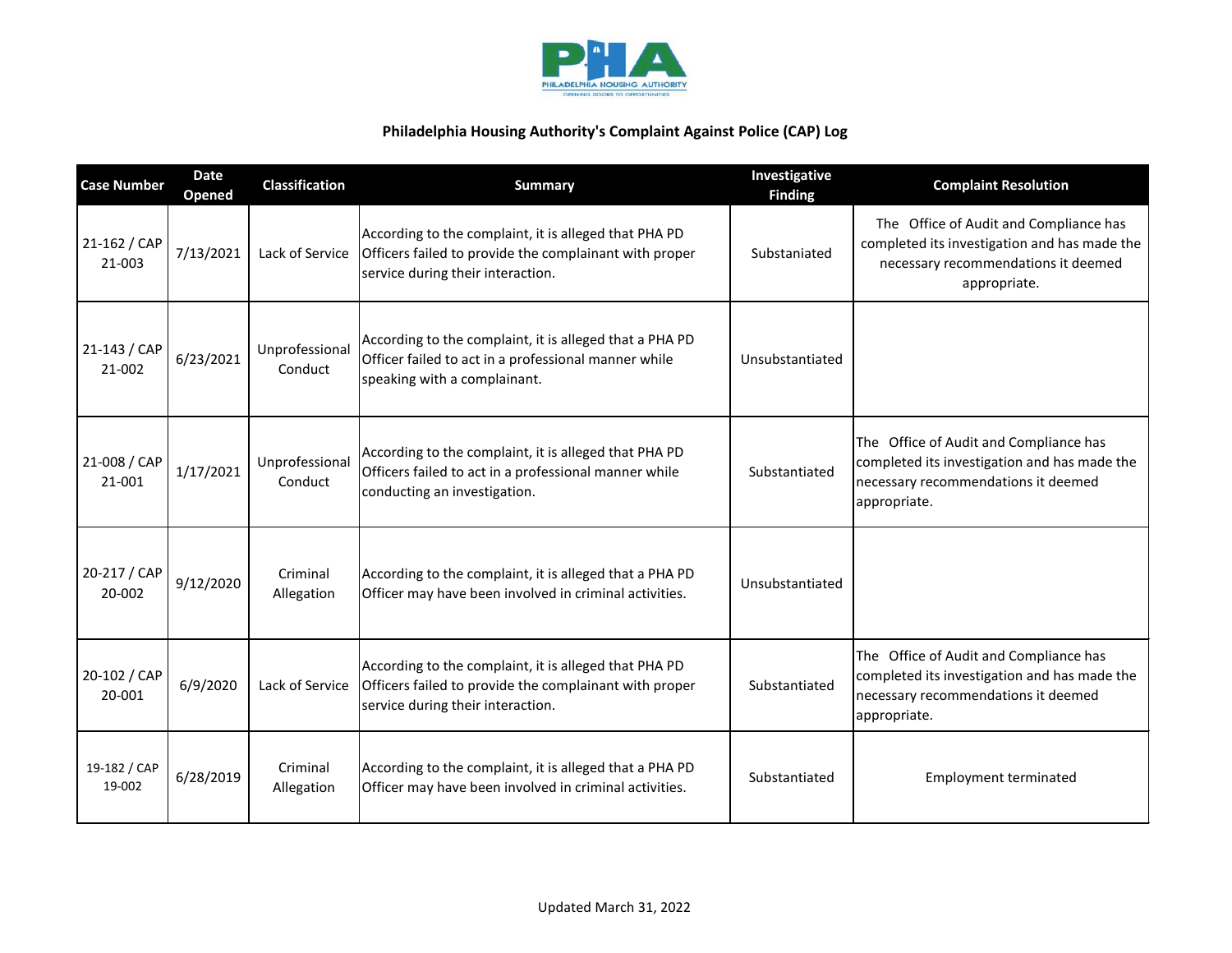

| <b>Case Number</b>     | <b>Date</b><br><b>Opened</b> | <b>Classification</b>      | <b>Summary</b>                                                                                                                                                                                        | Investigative<br><b>Finding</b> | <b>Complaint Resolution</b>  |
|------------------------|------------------------------|----------------------------|-------------------------------------------------------------------------------------------------------------------------------------------------------------------------------------------------------|---------------------------------|------------------------------|
| 19-142 / CAP<br>19-001 | 5/21/2019                    | Harassment                 | According to the complainant, on consecutive dates a grey<br>Impala driven by a "high ranking" PHAPD Officer drove by<br>them blowing the horn and was also seen driving near<br>their home.          | Unsubstantiated                 |                              |
| 18-473 / CAP<br>18-004 | 12/5/2018                    | Domestic                   | According to the complainant, on 12/5/18 they were<br>involved in a domestic dispute with a PHAPD Officer.                                                                                            | Substantiated                   | <b>Employment terminated</b> |
| 18-454 / CAP<br>18-003 | 11/21/2018                   | Unprofessional<br>Conduct  | According to the complainant, on 11/14/18 they were<br>treated unprofessionally during a traffic stop.                                                                                                | Unsubstantiated                 |                              |
| 18-159 / CAP<br>18-002 | 5/4/2018                     | Unprofessional<br>Conduct  | According to the complainant, on 4/30/18 following a fight<br>between the complainant and another civilian they were<br>threatened and treated disrespectfully.                                       | Unsubstantiated                 |                              |
| 18-037 / CAP<br>18-001 | 2/13/2018                    | Departmental<br>Violations | According to the complainant, on multiple dates a PHAPD<br>vehicle was illegally parked near their home and the officer<br>driving the vehicle was conducting personal business<br>during work hours. | Unsubstantiated                 |                              |
| 17-439 / CAP<br>17-005 | 11/27/2017                   | Unprofessional<br>Conduct  | According to the complainant, on 11/27/17 a PHAPD<br>vehicle was used to intimidate civilians in a unprofessional<br>manner.                                                                          | Unsubstantiated                 |                              |
| 17-401 / CAP<br>17-004 | 11/13/2017                   | Domestic                   | According to the complainant, on 11/8/17 they were<br>involved in a domestic dispute with a PHAPD Officer.                                                                                            | Unsubstantiated                 |                              |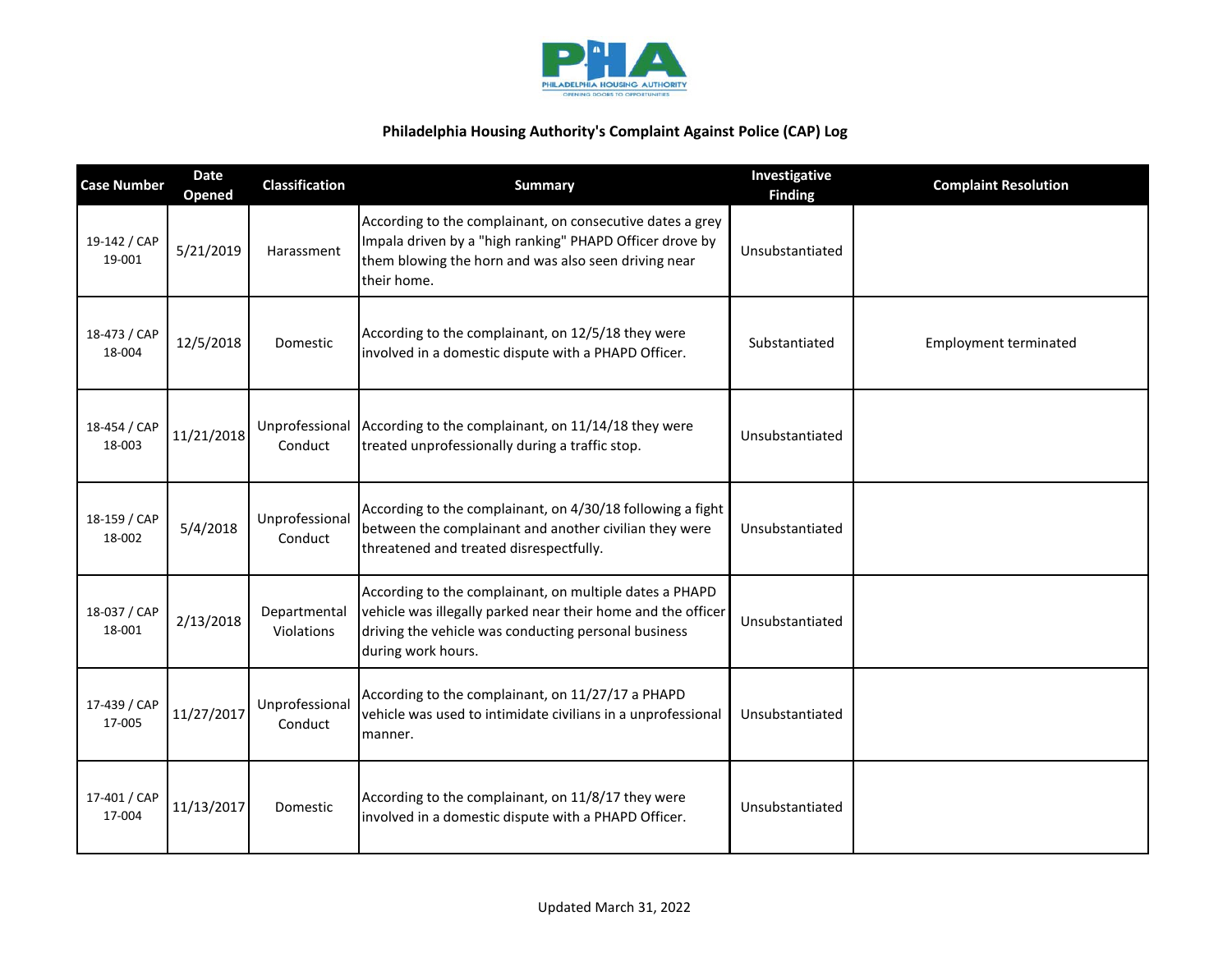

| <b>Case Number</b>     | <b>Date</b><br>Opened | <b>Classification</b>                               | <b>Summary</b>                                                                                                                                                                          | Investigative<br><b>Finding</b> | <b>Complaint Resolution</b>                                                                                                                                                      |
|------------------------|-----------------------|-----------------------------------------------------|-----------------------------------------------------------------------------------------------------------------------------------------------------------------------------------------|---------------------------------|----------------------------------------------------------------------------------------------------------------------------------------------------------------------------------|
| 17-336 / CAP<br>17-003 | 9/20/2017             | Criminal<br>Allegation                              | According to the complainant, on 9/20/17 while in<br>custody, personal property was taken from their car.                                                                               | Unsubstantiated                 |                                                                                                                                                                                  |
| 17-312 / CAP<br>17-002 | 9/11/2017             | Other<br>Misconduct -<br>Departmental<br>Violations | According to the complainant, on 9/11/17 the PHAPD<br>officer was in full uniform while off-duty and represented<br>themselves as actively working.                                     | Substantiated                   | <b>Employment terminated</b>                                                                                                                                                     |
| 17-211 / CAP<br>17-001 | 6/6/2017              | Harassment                                          | According to the complainant, on multiple dates PHAPD<br>executed unlawful jurisdiction over their family.                                                                              | Unsubstantiated                 |                                                                                                                                                                                  |
| 16-588 / CAP<br>16-009 | 12/15/2016            | Unprofessional<br>Conduct                           | According to the complainant, on 10/31/16 following a<br>verbal argument with another civilian they were<br>threatened by a PHAPD Officer.                                              | Unsubstantiated                 |                                                                                                                                                                                  |
| 16-506 / CAP-<br>008   | 12/2/2016             | Other<br>Misconduct                                 | According to the complainant, on 9/12/16 their daughter<br>was removed from their home without consent.                                                                                 | Unsubstantiated                 |                                                                                                                                                                                  |
| 16-372 / CAP<br>16-006 | 10/24/2016            | Unprofessional<br>Conduct                           | According to the complainant, on various dates they<br>received unenforceable parking tickets as a form of<br>harassment and was treated unprofessionally on more<br>than one occasion. | Unsubstantiated                 |                                                                                                                                                                                  |
| 16-469 / CAP-<br>007   | 8/25/2016             | Unprofessional<br>Conduct                           | According to the complainant, on 8/25/16 they were<br>treated unprofessionally and aggressively while at PHAPD's<br>police headquarters.                                                | Unsubstantiated                 | Allegations made by complainant<br>unsubstantiated; Investigation revealed<br>departmental violations which resulted in a<br>verbal warning being issue to one PHAPD<br>officer. |